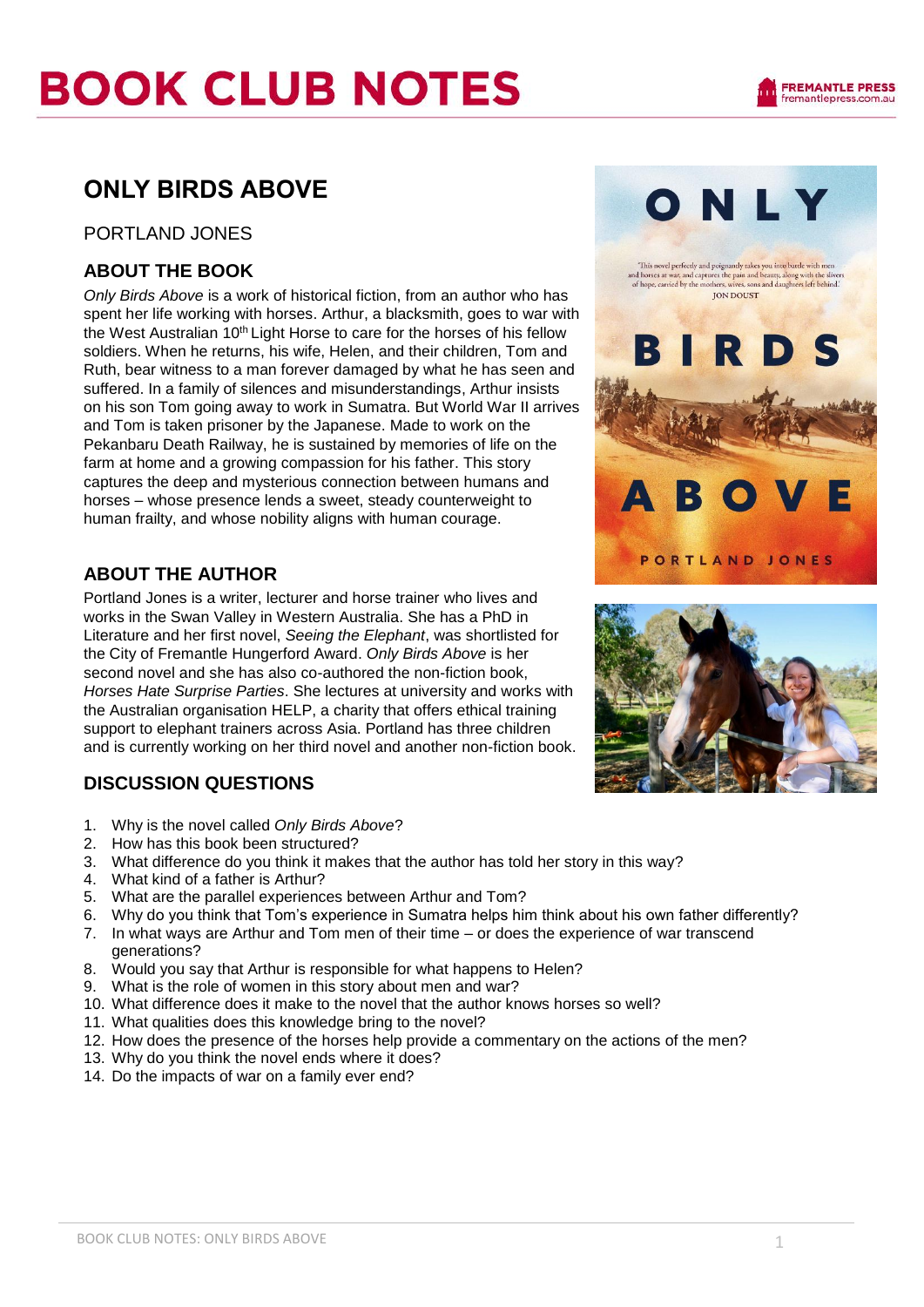# **BOOK CLUB NOTES**

### **INTERVIEW WITH THE AUTHOR**

#### *You have written something of the genesis of this novel in your afterword. But how did you go about creating the other characters in the family? Are they based on your own?*

I guess all writing is autobiographical in a way. So the characters are composites, stitched together from friends and family and pieces of myself. My children often scold me for interrogating the people that I meet, but I like people and I like the stories that they tell. If they turn up in my writing I don't think of it as theft, I think of it as gently holding onto a small piece of them. In my first novel, one of the characters was based on a friend who died a couple of years after the novel came out. Although I never owned up to having that little piece of him in the book, there was definitely comfort in that at his funeral.

Writing my great-grandfather was interesting. My grandmother had never met her father-in-law and my grandfather never spoke of the past. I had photos of Dirk, family stories and records from the Dutch archives. In Sumatra, I stood in the place where he died. But all those things, strangely, made him more difficult than conjuring a character from the air. When eventually he spoke, to me he sounded like my grandparents and I wasn't unhappy about that.

#### *Do you think this is a very Australian (or indeed, West Australian) story?*

I think it's a very Australian story. My academic work was based on Australia's involvement in the Vietnam War (or the American War, depending on your perspective). And it struck me then how many Australian families had sent three generations of their men to wars in countries not their own. It's an unusual family legacy and I often wonder how this legacy has shaped modern Australian families, and in particular modern men. It's such a complex, and sometimes, tragic heritage.

I have three children, two of them sons, and I think I write always with a mother's heart. Throughout our history, to me, there's a sense of successive governments squandering our young men.

I think *Only Birds Above* foregrounds place, which probably also makes it a very Australian story. I've often wondered why I need to do this. When I lie across the back of a young horse for the first time I'm not frightened, but everything is just more of itself. The sky is more blue, the eucalypts more scented, the magpies more melodic. And maybe writing place is just my way of trying to catch that feeling because it's a kind of magic. I never want to let it go.

Warren, my father, taught me to see the beauty in the everyday world. He loved birds and trees, being in his garden or walking along the beach. He saw the world through an artist's eyes. I read sections of the novel to him when he was dying and I'd like to think that he would have seen his influence in the way that place is represented.

#### *Can you tell us how you went about writing this novel? At what stage did you decide upon its structure?*

I wrote the novel in pieces, but I had a really clear idea of how it would all hang together. Then, when it came time to stitch it all up, it turned out it didn't hang together at all. It was all over the place. I often pictured it as a slippery reptilian beast that I was trying to wrestle into some kind of order. The day I finally had all its limbs under control was a very happy day indeed.

After vowing to never choose a complex structure again I'm now working on a novel which I think is even more complicated. I have such a sense of optimism that it will all hang together when it's done but, in reality, I know there will be wrestling, hand-wringing and swearing at the end.